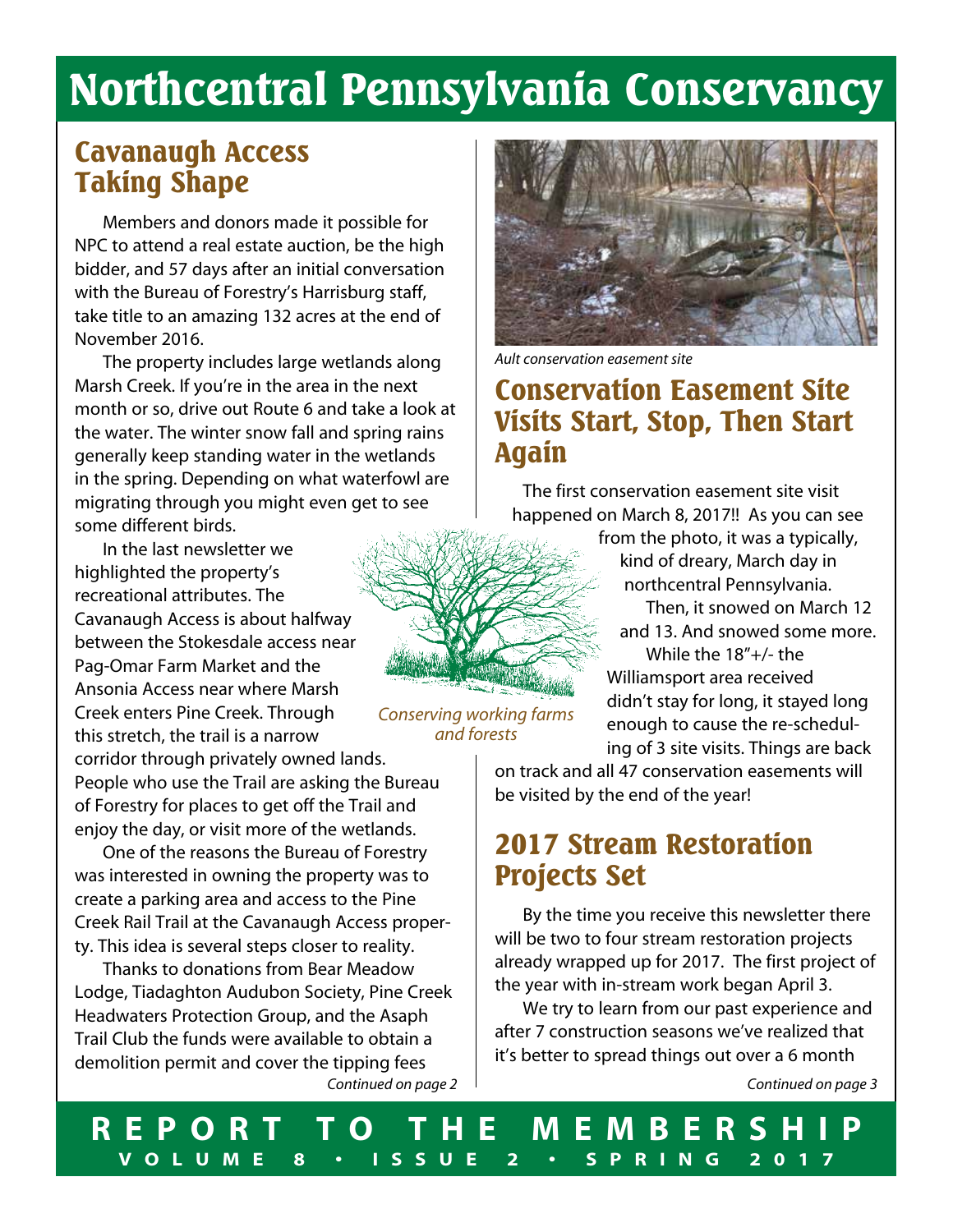### Cavanaugh Access *Continued from front page*

for the demolition of the building on the property. Waste Management provided roll-off dumpsters and Northern Tier Solid Waste Authority worked with NPC on the disposal costs.

The snow made getting the equipment and dumpsters on site a little more interesting than we were hoping. On the positive side, the snow helped keep the dust down and provided a nice background for the photos taken during demolition. (We really try to find as many positives as possible at NPC.)

Thanks to the cracker jack maintenance crew on the Tioga State Forest the building is down and they have the grading complete. The rain that came in late March delayed things a little. Final grading and some grass seeding were done by the middle of April. We were hoping to have the building gone by the time Trail use picked up, and we made it. If you look at the site today, you'd never know there was a building there.

Eventually the Bureau of Forestry wants to add a few benches to the property to allow bikers, hikers, walkers and wanderers a place to sit, rest, and enjoy the day.

They are also paying attention to the spring's water levels in the wetlands. There's some interest in creating a walking trail to allow people to see more of the wetlands, and hopefully see more wildlife. In order for some type of path or walkway to be

# Paddle with NPC on Sunday, August 27, 2017

Spend a Sunday afternoon this August covering the 8 river miles between Montoursville and Muncy with an island rest stop mid-way.

After receiving paddling instruction, we begin our paddle with practice in a forgiving pool before heading downstream and around the bend into an area without roads, just pools and gentle drops. Keep your eyes peeled for bald eagle sightings, experience body surfing a riffle at the snack spot, cool off new friends with water blasters, bask in the peace of the West Branch Susquehanna River, and notice the V of the pre-historic eel weirs as you make your way around their riffles. As we approach Muncy you will get to see an impressive example of a canal wall from



*Cavanaugh Access building being demolished.*

developed, the Bureau of Forestry will need to understand and plan for the spring high waters. It may take a year or three until they feel comfortable in their knowledge of the seasonal water levels to allow the trail idea to move forward.

Signage will eventually be installed as well. The Cavanaugh Access has a name and almost a parking area. We want to make sure people know where they are and how the access got there.

We are hoping to have a dedication this summer. DCNR Secretary, Cindy Dunn, and the State Forester, Dan Devlin, would like to attend so we'll be scheduling based on their availability. This may not allow time for a full mailing to happen. If you have an email address and haven't been receiving emails from NPC, please let us know by emailing Bridget at **bkane@npcweb.org**. We can add/verify your email address in our email service.

the early 1800's.

The cost is \$55.00 per person if you plan to use a Canoe Susquehanna kayak, and \$45.00 per person if you bring your own equipment. Remember, boats must have current registration or launch stickers. Reservations are required. Email **Mail@PaddleHappy.com** or phone 888-524-7692 (local: 570-524-7692) to book your spot!

*If you have included the NPC in your will, please let us know so that that we may thank you during your lifetime.*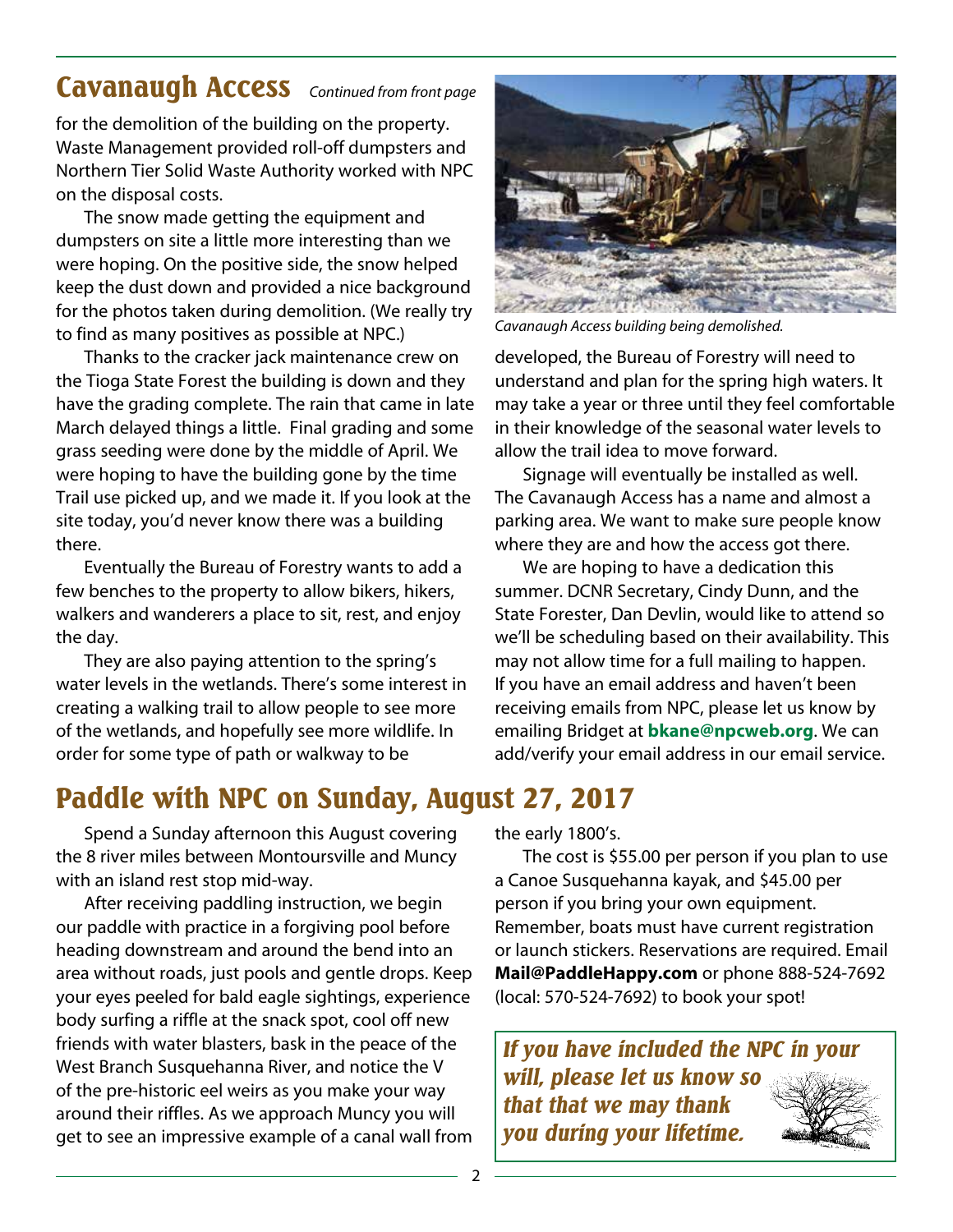### DONATIONS & CONTRIBUTIONS • January 1 to March 31, 2017

#### **MEMBERSHIPS** ELK

(\$5000)

Tom Corbett BOBCAT (\$1000-\$4999) Stephen & Dorothy Schopfer Wayne H. & Carol Scott Sr.

BLACK BEAR (\$500-\$999) Loyalsock Creek Watershed Association Gilbert L. Maton Margie Shaw

#### WHITE-TAILED DEER (\$250-\$499)

Thomas & Laurie Burkholder Gary & Susan Harris Russ Kimura & Denise Hamby Daniel & Barbara Lamade Steve & Deb Martin Mr. & Mrs. Henry Perciballi Stephen & Christine Sleboda Bob & Becky Stoudt & Family Dick & Carolee Thatcher Dan & Linda Wolfe Woodlands Bank

#### BLACK CHERRY (\$100-\$249)

Amber Axeman Karl K. Baldys Esq. & Karen M. Baldys Beiter's Inc. Jo Ann Bowes Peter & Christie Brooks Ron Butler Richard & Grace Carey

#### BLACK CHERRY (Continued)

Dr. Robert & Loretta Coltrane Frank R. Comfort R. Jeffrey Coup Adrienne Craig Timothy & Deborah Greene Henry F. Hartmann Jr. William B. Heffner III Stephen E. Jaquith Rudy & Carol Kafer Mr. & Mrs. Seth Keller Josephine Lewis Lewis Lumber Products Inc. Lloyd Wilson Chapter of Trout Unlimited Mr. & Mrs. James Meyer Terry & Dorian Myers Thom & Amie Penfield Phyllis Wise Reynolds Lance E. Robson Linda Schramm Roy A. Siefert Henry & Ann Street Albert & Judith Styrcula Robert G. & Rose Ann Wallace Bobbie Way Wayne Twp. Landfill CCSWA D. Richard Wenner Dr. Douglas Wion

#### RED OAK (\$50-\$99)

Ted & Tracey Barbour John Eastlake Dave & Lisa Engle Gleghorn & Smith Insurance Agency Daniel Glunk & Margrit Shoemaker Douglas Loffredo David & Ruth McCord

RED OAK

(Continued) Shawn McLaughlin Charlotte Mengel Annette & Matthew Nuss Suzann & Bill Parsons Carol Pollard & Richard White Allan & Betsy Quant Deborah Reeder Sam Shaheen Roger & Nancy Shipley Daniel Swift Charles & Margaret Wettling Woolrich Inc. Dorothy Yannaccone Chris & Pam Young Bob Ross Michael & Camille Salvatori Carl W. Schlappi Dawn Schon Alvin L. Snowiss David & Louise Stone David Swank Philip & Barbara Thomas, Sr. Vassallo Engineering & Surveying, Inc. Andrea Young John E. & Deborah E. Young

#### SUGAR MAPLE (\$35-\$49)

William & Cindy Ferguson Jerry & Marian Haag Dr. Lester G. Kleckner Mountain Graphics Mr. & Mrs. James R. Parsons

> WHITE PINE (\$25-\$34) Mrs. Anne Donnelly

WHITE PINE (Continued)

Joseph & Ginny English Pennsylvania Lumber Museum Associates Sandy Rife

### RAISE THE REGION 2017

Carl & Marti Barlett Robert & Joan Bauder Reneé Carey Evergreen Wealth Solutions Joan C. Gingrich Diane Glenwright Oren Helbok & Sara Baker Jeff & Bridget Kane Keith & Jennifer Kuzio Mel & Susan Lewis Wayne & Connie Livingston Laurence F. and Marian H. Miller Patricia A. Reeder Sarah Satalin Stephen & Dorothy Schopfer Roy A. Siefert Melanie Taormina William & Kimberly Van Campen Michael & Joyce Wilson Dan & Margery Wurster

#### CAVANAUGH ACCESS CONTRIBUTIONS

Pine Creek Headwaters Protection Group Karen Sick

### GENERAL CONTRIBUTIONS

Jersey Shore Garden Club Alex & Tracie Witter *Thank You... to all those who continue to support the work of the Northcentral Pennsylvania Conservancy*

# YEAR END APPEAL WRAP-UP

*Thank you for helping to conserve this region. The donations received through December 31, 2016 were listed in the Winter 2017 newsletter. Below are the donations received from January 1, 2017 through the end of the first quarter.*

| Joseph & Ginny English | Marc & Diane Lewis | Herman Loque | Drs. Eberhard & Mary F. Passarge |
|------------------------|--------------------|--------------|----------------------------------|
|                        |                    |              |                                  |

## 2017 Stream... *Continued from front page*

period of time than to try and get everything done in 4 months. Our previous line of thought related to when interns and seasonal help were available to operate sledge hammers. Since the gas-powered jackhammers are being used more, it's not as critical to have extra help on hand (however, if you're interested in operating a sledge hammer for 4 to 6 hours a day as a volunteer, we won't say no).

Spreading the projects out also will help when bad weather delays a project. We have at least 1

week each month that is "open" and could be used if a project needs to be re-scheduled.

If all goes as planned at least 15 projects with in-stream work will be completed this summer, 4 projects that are just vegetative stabilization, and several others that are streambank fencing and/or stream crossings.

We already have a working list for 2018 and 2019. The County Conservation Districts are doing a great job of finding interested landowners and great project sites.